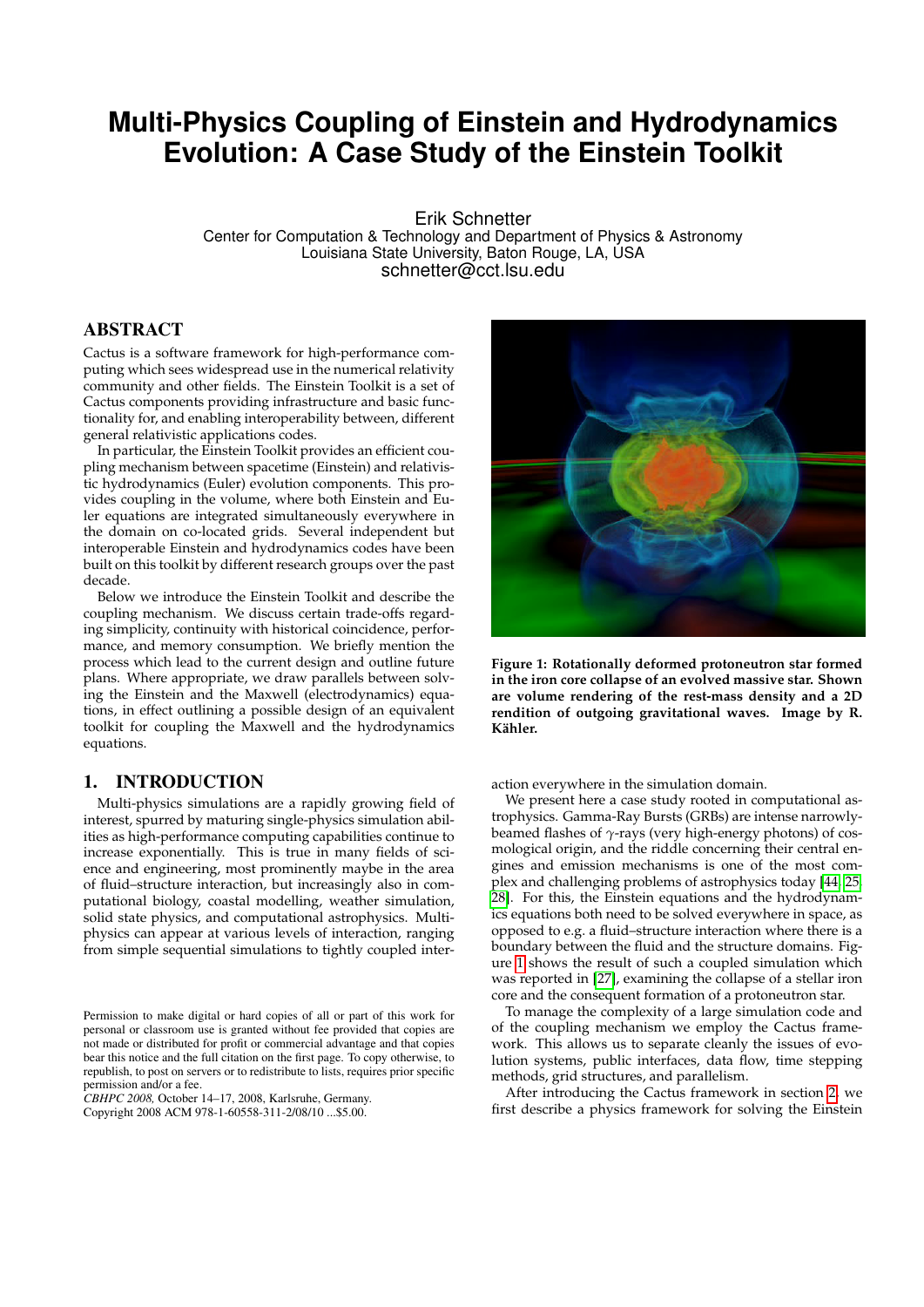equations in vacuum in section [3.](#page-2-0) We describe a hydrodynamics framework in section [4,](#page-4-0) where we also discuss the coupling mechanism in detail. We conclude in section [5.](#page-6-0)

It should be noted that the Einstein and the Euler equations are only weakly coupled, in the sense that the coupling is only via lower-order terms, so that issues of stability can be examined separately. However, since the mechanism described here implements a generic tight coupling, they are not restricted to such case. The coupling mechanism could be translated to other physical systems, e.g. to coupling the Maxwell and the (non-relativistic) compressible fluid equations.

## <span id="page-1-0"></span>2. CACTUS FRAMEWORK

The Cactus Framework [\[20,](#page-7-1) [1\]](#page-7-2) is an open-source, modular, portable programming environment for HPC computing. It was designed and written specifically to enable scientists and engineers to develop and perform the large-scale simulations needed for modern scientific discovery across a broad range of disciplines. Cactus is well suited for use in large, international research collaborations.

Work started on Cactus in 1997 at the Albert-Einstein-Institut in Potsdam, Germany, where it was developed with researchers at Washington University in St. Louis and at the NCSA as the core simulation code for numerical relativity for an international collaboration. An early version of this code was involved in the NASA grand challenge neutronstar modelling project and was delivered to NASA as the GR3D code [\[2\]](#page-7-3). Cactus is now used by over two dozen numerical relativity groups for their cutting edge research.

As with most frameworks, the Cactus code base is structured as a central part, called the *flesh* that provides core routines, and components, called *thorns*. The flesh is independent of all thorns and provides the main programme which parses the parameters and activates the appropriate thorns, passing control to thorns as required. By itself, the flesh performs no science; to do any computational task the user must compile in thorns and activate them at runtime.

A thorn is the basic working component within Cactus. All user-supplied code goes into thorns, which are by and large independent of each other. Thorns communicate with each other via calls to the flesh API or, more rarely, via custom APIs of other thorns. The Cactus component model is based upon tightly coupled subroutines working successively on the same data, although recent changes have broadened this to allow some element of spatial workflow.

The connection from a thorn to the flesh or to other thorns is specified in configuration files that are parsed at compile time and used to generate glue code that encapsulates the external appearance of a thorn. This glue code consists mostly of calls to registration routines in the flesh to populate databases describing the grid variables (their names, types, sizes, etc.), user-defined functions (their names, signatures, and available implementations), the execution schedule (specifying which routines need to be executed at what time of the simulation, and certain details about how they need to be called), and the control parameters (their names, types, and allowed value ranges). At runtime, the executable reads a parameter file that details which thorns are to be active and specifies values for the control parameters for these thorns. The glue code also defines certain C-style macros that are used to declare grid variables in user code and to access user-defined functions and control parameters.

Finally, there exists a special include source mechanism to generate include files from sections of user code, allowing inlining of code between different thorns. This mechanism arguably breaks the separation between thorns, but can lead to large performance gains if automatic, compiler-dependent cross-file inlining is not available or not reliable. The include source mechanism supports arbitrary languages, including Fortran, and the inlined code is surrounded by guards making it possible to enable or disable the inlined code at run time. One particular disadvantage of this mechanism is namespace pollution, similar to manually inlined code.

User thorns are generally stateless entities; they operate only on data which are passed to them. The data flow is managed by the flesh. This makes for a very robust model where thorns can be tested and validated independently, and can be combined at run-time in the manner of a functional programming language. Furthermore, thorns contain test cases for unit testing. Parallelism, communication, load balancing, memory management, and I/O are handled by a special component called *driver* which is not part of the flesh and which can be easily replaced. The flesh (and the driver) have complete knowledge about the state of the application, allowing inspection and introspection through generic APIs.

The stateless nature of thorn is a key enabling factor for tightly coupled multi-physics simulations. All data which a thorn stores has to be declared to the framework and are ultimately managed by the driver. These declarations make it possible for other thorns to access and/or modify this data as well, if appropriate permissions are given. Since all data is managed by the driver, it can be stored in a uniform manner allowing efficient access from all interested thorns. The driver "owns" the data, and passes it by reference (as subroutine arguments) for efficiency reasons. This also allows routines to be called multiple times to work on different data subsets, e.g. different grid blocks for mesh refinement. Load balancing is also performed by the driver and can thus take these access patterns into account.

One of the key concepts for thorns is the concept of an *implementation* [\[12\]](#page-7-4), which is similar to an abstract class in Java. Relationships among thorns are all based upon relationships among the implementations they provide. In principle it should be possible to swap one thorn providing an implementation with another thorn providing that implementation, without affecting any other thorn.

An implementation defines a group of variables (and parameters) which are used to implement some functionality. For example, the thorn MoL provides the implementation MethodOfLines by implementing certain time integration algorithms. Another thorn can also implement Method-OfLines, and both thorns can be compiled in at the same time. At runtime, the user decides which thorn providing MethodOfLines should be used. No other thorn should be affected by this choice (except that different time integration algorithms would be used).

When a thorn needs access to a variable (or a parameter) provided by another thorn, it defines a relationship between itself and the other thorn's implementation, not explicitly with the other thorn: thorn *a* is said to *inherit* from implementation *B*. This allows the transparent replacement, at compile or run time, of one thorn with another thorn providing the same kind of functionality.

Each thorn declares the variables which it uses. These are private by default, but can be made publicly accessible. All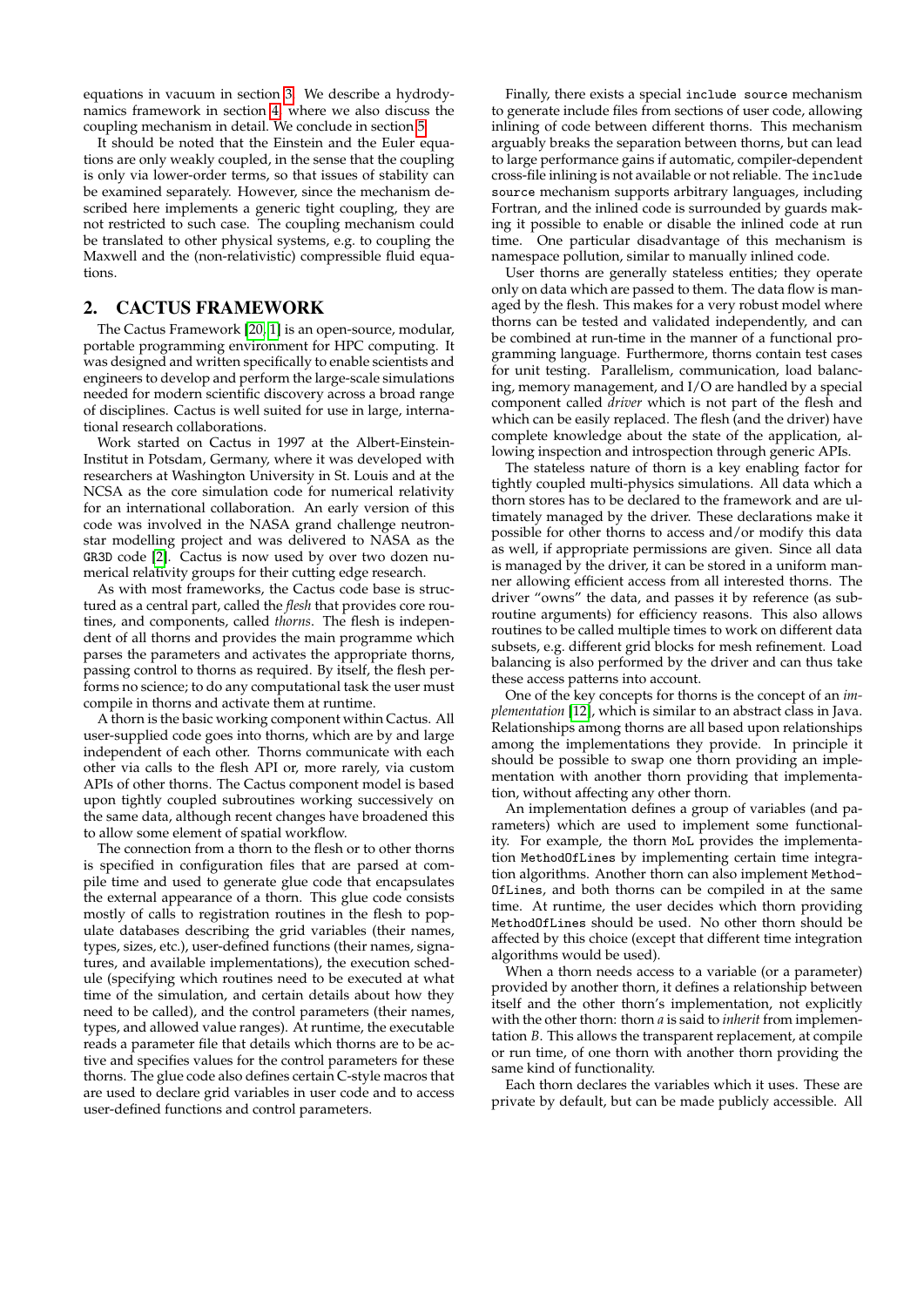<span id="page-2-1"></span>**Table 1: Sample inheritance relationship between three thorns providing two implementations. Thorns** *a*1 **and** *a*2 **provide the same implementation** *A***. Thorn** *b* **inherits from** *A* **and can thus access** *A***'s variables.**

| Thorn | Imple-    | Inherits Public |           | Accessible |
|-------|-----------|-----------------|-----------|------------|
|       | mentation | from            | variables | variables  |
| a1    |           |                 | x, y      | x, y       |
| a2    |           |                 | x, y      | x, y       |
| h     |           | А               |           | x, y, z    |

thorns providing the same implementation need to define the same set of public variables. Other thorns can inherit from this implementation to gain access to these variables. Table [1](#page-2-1) shows a small example for two implementations *A* and *B*.

It should be noted that there is no explicit definition of the implementations themselves; implementations are only defined implicitly through the thorns which implement them. This way of specifying interfaces can be called *ad hoc supertyping*, if one views thorns and implementations as part of an object oriented type system.

Thorns in Cactus can be written in C, C++, or Fortran. Storage for the thorns' variables is managed by the driver, ensuring that they can be accessed equally from all languages.

Certain thorns offer a generic numerical infrastructure. For example, thorn MoL provides a set of time integration algorithms, or thorn Noise can post-process initial conditions by adding noise to perform stability tests [\[39\]](#page-8-3). A thorn Dissipation interacts with MoL by adding artificial dissipation to evolved variables, i.e., filtering out high spatial frequencies. These thorns do not explicitly depend on the variables of any particular other implementation; instead, they use the flesh API to access variables of other thorns and remain thus completely generic.

The driver thorn determines also the grid structure used by the application. The simulations described in this case study all use block-structured grids, as these can be implemented very efficiently on current hardware. One Cactus driver PUGH offers a highly efficient uniform grid implementation, another Cactus driver Carpet [\[34,](#page-8-4) [3\]](#page-7-5) offers also adaptive mesh refinement (AMR) and multi-block [\[32\]](#page-8-5) capabilities. Both drivers are parallelised for distributed memory architectures and have been benchmarked on more than 10,000 processors.

## <span id="page-2-0"></span>3. EINSTEIN EQUATIONS

The *Einstein Toolkit* [\[4\]](#page-7-6) contains a set of components dealing with the numerical implementation of the Einstein equations. This ranges from time evolution methods, initial data generators and file readers to various analysis methods. This provides a common set of basic tools for the numerical relativity community as well as standard interfaces for other, potentially non-public tools which can be built on this toolkit. The key feature is its extensibility — although several components in the Einstein Toolkit are state of the art, this is an open toolkit which can be used and extended by other groups.

In the numerical relativity community, there are currently (2008) seven major research groups employing Cactus, which corresponds to roughly half of those in the community per<span id="page-2-2"></span>**Table 2: List of ADM variables (basic variables for the Einstein equations), and their EM (electrodynamic) counterparts for comparison. The ADM variables are used to provide a common, public interface to the state of the simulation; they are not necessarily the variables which are actually evolved in time.**

| ADM                       | Name                  | EM               | Name                                     |
|---------------------------|-----------------------|------------------|------------------------------------------|
| $\gamma$                  | metric                | $\boldsymbol{A}$ | vector potential                         |
| K                         | (extrinsic) curvature |                  |                                          |
| $\alpha$ , $\dot{\alpha}$ | lapse                 |                  | $\Phi$ , $\dot{\Phi}$ electric potential |
| $\beta$ , $\dot{\beta}$   | shift                 |                  |                                          |

forming three-dimensional time-dependent simulations on supercomputers. These competing groups all use the Einstein Toolkit to be able to share and collaborate on certain components, while not sharing but competing in other components.

The central part of the Einstein Toolkit is a component *ADMBase* which contains a standard set of variables for the Einstein equations. This set of variables is called the *ADM variables*, named after Arnowitt, Deser, and Misner who introduced a variant of this set in 1962 [\[15\]](#page-7-7). These variables are widely agreed upon in the relativity community, and they are customarily used to analyse, exchange, or visualise data sets. Table [2](#page-2-2) lists these variables together with their electrodynamic (EM) equivalents to which they correspond in a certain sense.

Within a simulation, the ADM variables are typically used to set up the initial configuration and to perform run-time analysis of the simulation result, such as e.g. evaluating constraints, locating horizons, or calculating the gravitational wave signature. Using the ADM variables for these tasks has the advantage that mathematical prescriptions or routines for these tasks can be exchanged between groups, such as e.g. the thorns TwoPunctures or AHFinderDirect mentioned in figures [4](#page-4-1) and [6](#page-6-1) below.

While these ADM variables are used to import and export data, they are not necessarily viable for evolving the system in time. The choice of evolution variables depends on many other factors, especially numerical stability and accuracy, but also depending on preferences within research groups. Different codes use different evolution systems. It is therefore important to acknowledge the difference between the variables used to exchange data and the variables which are evolved in time, since this allows both a community standard for (runtime) data interchange as well as complete flexibility for the evolution systems. Of course, for all evolution systems there have to exist conversion prescriptions from and to the ADM variables.

## 3.1 Time Evolution

In numerical relativity, two commonly used classes of evolution systems are the BSSN systems and the harmonic systems. BSSN systems, named after Baumgarte, Shapiro, Shibata, and Nakamura, introduce five additional variables (see e.g. [\[14,](#page-7-8) [13\]](#page-7-9)), which can be calculated directly from the ADM variables. These additional variables greatly aid stability. Harmonic systems (see e.g. [\[23,](#page-7-10) [41\]](#page-8-6)) may have even more variables. The particular systems used in numerical relativity are not relevant for this case study and shall here not be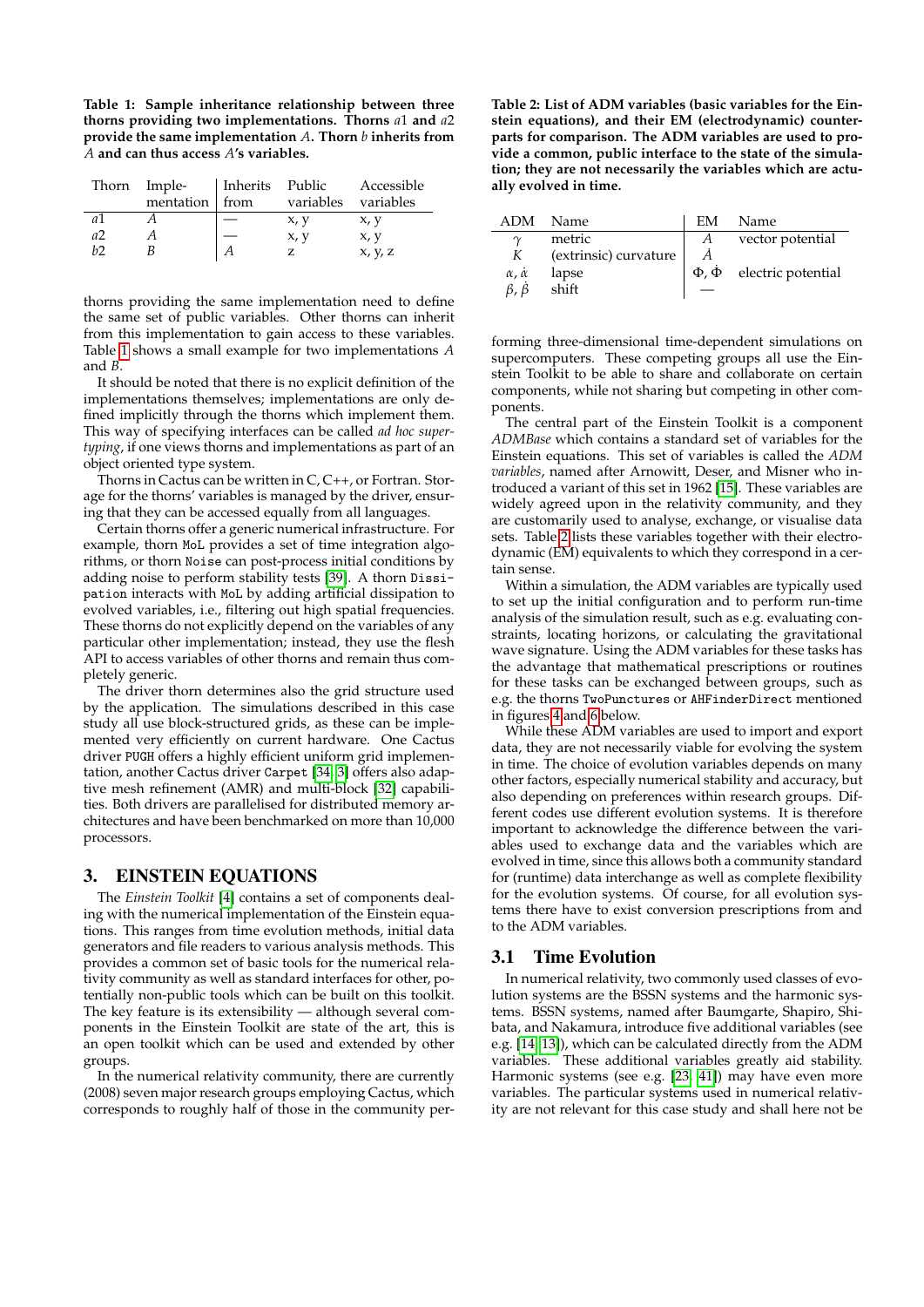<span id="page-3-0"></span>

**Figure 2: Data flow in and out of the ADM variables during initialisation and time evolution. Initial data are provided in the ADM variables and then converted to the evolved variables. During evolution, the ADM variables are recalculated after every time step e.g. for analysis purposes.**

#### described further.

Time evolution proceeds as follows. The initial configuration is provided in terms of the ADM variables. From these the evolved variables are initialised. After each time step, the ADM variables are calculated from the evolved variables for analysis purposes. The evolved variables are never recalculated from the ADM variables during evolution. This scheme is depicted in figure [2.](#page-3-0)

The ADM variables and a set of schedule groups orchestrating initial data calculation are defined in a thorn *ADM-Base*. All thorns calculating initial configurations are supposed to do so at a time decided by ADMBase, and provide the result in terms of ADM variables. Figure [3](#page-3-1) depicts this interaction graphically. For efficiency purposes, ADMBase offers some flexibility for which variables are allocated, where non-allocated variables have to be treated as zero. This saves some memory, but adds some additional complexity to all thorns using ADMBase. As described below, reducing memory usage had a very high priority when ADMBase was designed, but changes in typical HPC hardware configurations have reduced this priority today. The control of the ADM variables during the components used in a two-state of the ADM variables during the components used in a typical Einstein components used on the state of the animal control of the animal control of t

In the example chosen here, a BSSN evolution system is implemented in a thorn BSSN\_MoL, which is part of the CCATIE code. This thorn provides the variables containing the evolved variables (the state vector), the routines converting from and to the ADM variables, and the calculation of the right hand side (RHS) of the state vector which the time integrator requires to integrate the system in time.

A thorn MoL provides a standard abstraction as well as several concrete implementations for time integration. This abstraction is standard in numerical analysis; a Fortran implementation of such a standard is described and implemented e.g. in the Numerical Recipes [\[30\]](#page-8-7). In particular, MoL requires a routine calculating the RHS, which needs to be provided by the thorn containing the evolution system.

#### 3.2 Examples

Figure [4](#page-4-1) shows a more realistic interaction diagram be-

<span id="page-3-1"></span>

**Figure 3: Schematic use of** ADMBase **in the Einstein Toolkit. Rounded boxes represent infrastructure thorns, rectangular boxes symbolise application ("user") thorns. Arrows** *a* → *b* **indicate that** *a* **inherits from (i.e., knows about and relies upon)** *b***.**

Compared to figure [3,](#page-3-1) there are many more components; in particular, there are several thorns setting up initial data, a component modifying the initial configuration before the evolution begins, there are two different time evolution systems, a thorn filtering out high frequency components during time evolution, and there are also analysis components. Existing Einstein codes contain many more such thorns. Which of these thorns are active (used) is decided at run time by the parameter file.

The existing components were developed by different people in different research groups in geographically different locations over the past decade. The two main components which enable their seamless interaction are ADMBase, a community standard for exchanging solutions of the Einstein equations, and MoL, providing a standard abstraction for time integration. Table [3](#page-4-2) lists several Einstein evolution components and their origin which rely on ADMBase and MoL.

#### 3.3 Development Process

The current form of ADMBase was designed in 2000 by interested contributors in the numerical relativity community, in close collaboration with the Cactus group. Most discussions were held on public mailing lists, with several phone conferences and face-to-face meetings. Certain design decisions necessarily reflect the then-current available hardware and software infrastructure (such as typical node configurations and compilers), and perceived future research directions.

Since then, hardware and software have changed; compute nodes have more memory, and typical HPC configurations contain many more compute nodes. There is at least one good, free Fortran 90 compiler available, which has made Fortran 77 programming obsolete. In the field of numerical relativity, the main direction of research has changed twice since then, first by settling on two mainstream for-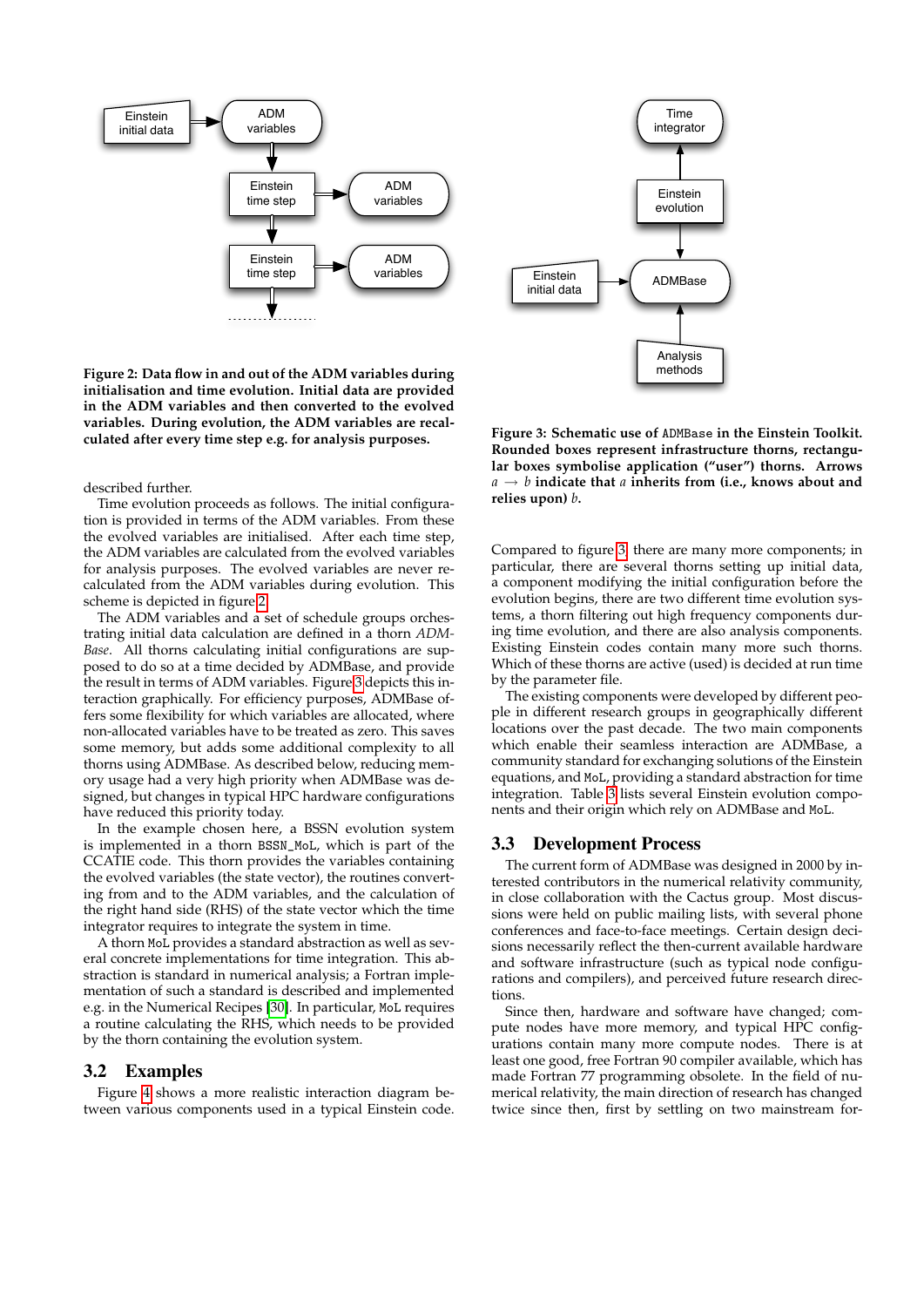<span id="page-4-1"></span>

**Figure 4: Example use of ADMBase in the numerical relativity code** CCATIE**.** MoL **provides the time integrator. There are several initial data (**Exact**,** TwoPunctures**), time evolution (**BSSN\_MoL**,** McLachlan**), and analysis (**AHFinderDirect**,** IsolatedHorizon**) components.** NoExcision **modifies initial data before time evolution begins, and** Dissipation **modifies the evolution equations by applying a filter.**

<span id="page-4-2"></span>**Table 3: Several production-level (having been used in refereed research publications) Einstein evolution components for Cactus and their origin. Some codes have been superseded by newer components.**

| Name          | Group            | Location                          |
|---------------|------------------|-----------------------------------|
| Abigel        | <b>AEI</b> [41]  | Potsdam, Germany (outdated)       |
| ADM           | AEI [4]          | Potsdam, Germany (outdated)       |
| "BSSN"        | <b>PSU</b> [42]  | State College, PA, USA            |
| "BSSN"        | <b>RIT [47]</b>  | Rochester, NY, USA                |
| "BSSN"        | <b>UIUC</b> [18] | Illinois, IL, USA                 |
| <b>CCATIE</b> | AEI/CCT          | Potsdam, Germany /                |
|               | [14, 13]         | Baton Rouge, LA, USA              |
| "harmonic"    | AEI [40]         | Potsdam, Germany                  |
| LEAN          | <b>FSU</b> [37]  | Jena, Germany                     |
| Maya          | <b>PSU</b> [38]  | State College, PA, USA (outdated) |
| McLachlan     | $CCT$ [5]        | Baton Rouge, LA, USA              |
| TGR           | <b>TAT</b> [31]  | Tübingen, Germany (outdated)      |
| Ouilt         | <b>CCT</b> [33]  | Baton Rouge, LA, USA              |

<span id="page-4-3"></span>**Table 4: List of components of** *Tµν***, and their approximate non-relativistic hydrodynamics counterparts for comparison. These variables are used to provide a common, public interface to the energy, momentum, and stress of the matter; these are not the hydrodynamics variables which are evolved in time.**

| $I_{uv}$ | Hydro               | Name                     |
|----------|---------------------|--------------------------|
| $T_{00}$ | $\rho$ , $\epsilon$ | density, internal energy |
| $T_{0i}$ | $\rho v^i$          | momentum                 |
| $T_{ii}$ | n                   | pressure                 |
| $T_{ii}$ | $\tau_{ii}$         | shear stress             |

mulations (BSSN and harmonic) out of many, and then by break-through successes in handling black hole singularities. Both rendered some of the designed flexibility in the Einstein Toolkit unnecessary, so that certain parts of its design appear over-engineered today. (These parts play no fundamental role in the coupling mechanism.)

# <span id="page-4-0"></span>4. EINSTEIN–HYDRODYNAMICS COUPLING

The Einstein toolkit offers standard mechanisms to couple the evolution of the Einstein equations and of arbitrary matter fields. On one hand, the evolution of the matter fields depends on the geometry of the spacetime; on the other hand, the evolution of the geometry also depends on the matter fields which are present. A generic description of the spacetime geometry is already available via the ADM variables in ADMBase. Here we describe a somewhat analogous interface for the treatment of matter.

Matter fields influence the geometry via the *stress-energy tensor*  $T_{\mu\nu}$  (pronounced tee-mu-nu) [\[6\]](#page-7-13).  $T_{\mu\nu}$  describes the location, density, velocity, pressure, and shear stress of the matter. *Tµν* plays a role somewhat analogous to, but slightly different from the ADM variables for the spacetime itself. While it is by definition always possible to calculate *Tµν* from the matter fields, it is in general not possible to infer the matter fields from  $T_{\mu\nu}$  alone; matter fields require in general additional variables. (These details do not matter here and are ignored in the following.) Table [4](#page-4-3) lists the components of *Tµν* and their equivalent interpretation in non-relativistic hydrodynamics.

A component *TmunuBase* contains a standard set of variables for  $T_{\mu\nu}$ . TmunuBase contains also a set of schedule groups orchestrating when *Tµν* is to be computed. There can be several different matter fields active at the same time; if so, their contributions to *Tµν* add up. Different from ADM-Base, TmunuBase does not handle initialisation; as described above, this is not possible since there is no standard set of variables for all possible matter fields. (Such a standard set for the special case of compressible single-fluid flows is under development.)

## 4.1 Coupled Time Evolution

Time evolution of a coupled Einstein–hydrodynamics evolution proceeds as follows. The spacetime is initialised as described in section [3](#page-2-0) above, and the hydrodynamics variables are initialised under control of the hydrodynamics evolution component. Time stepping is performed by MoL for both the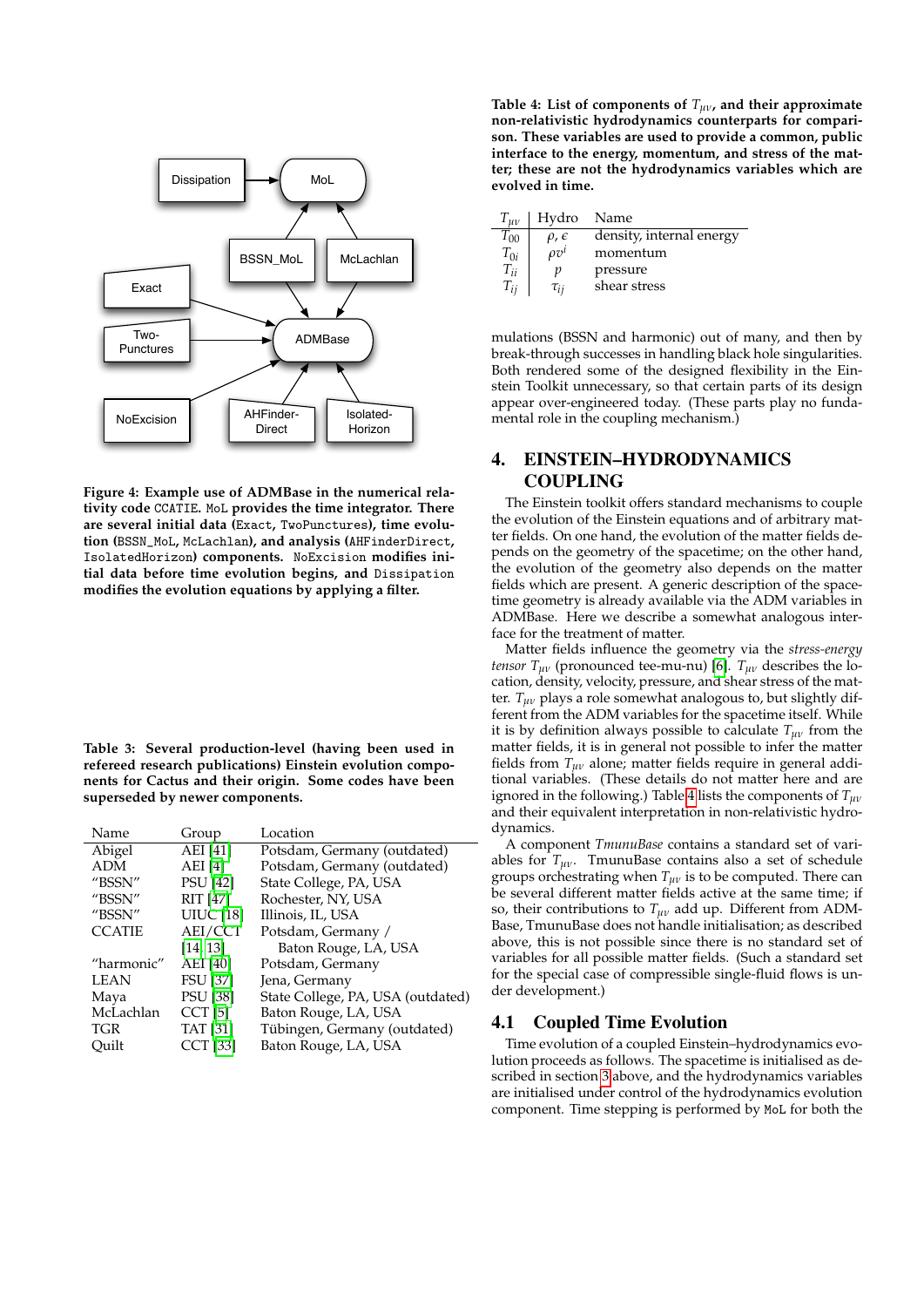<span id="page-5-0"></span>

**Figure 5: Schematic view of ADMBase and TmunuBase combined. ADMBase contains the Einstein interface, TmunuBase the hydro interface. Einstein and hydro evolution methods are provided by separate thorns, relying on a single, common time integrator. Both Einstein and hydro evolution methods access the respective other's variables via the public interfaces ADMBase and TmunuBase. Compare figure [3,](#page-3-1) which describes the Einstein interface in isolation.**

Einstein and the hydrodynamics variables simultaneously. The right hand sides of the Einstein equations are calculated by the Einstein evolution component, accessing TmunuBase as necessary. The right hand sides of the hydrodynamics equations are calculated by the hydro evolution component, accessing ADMBase as necessary. This is schematically depicted in figure [5.](#page-5-0) (Compare to figure [3](#page-3-1) for an illustration of the Einstein interface alone.)

Using a common time integrator for both the Einstein and the hydrodynamics equations is crucial for an efficient and accurate coupling. MoL was designed with this kind of coupling as one of the primary design goals; before its development, time integration used to be performed by the Einstein evolution component itself. By using a common time integrator, one automatically achieves a high order of accuracy in the coupling — for example, a fourth order accurate Runge-Kutta integrator couples Einstein and hydrodynamics equations also to fourth order. This eliminates the need for explicit coupling mechanisms which would otherwise be necessary in the individual components' time integration algorithms, e.g. by performing sequential, fractional time steps in a carefully chosen order.

### 4.2 Performance Trade-Offs

The Einstein toolkit offers two different mechanisms for spacetime–matter coupling with different performance trade-offs. These differences exist among other reasons because these interfaces were designed at different times, and supercomputing hardware has changed somewhat in the mean time. It used to be the case that solving the Einstein equations requires much memory compared to the amount

of memory available on compute nodes, hence saving memory had a very high priority. The amount of memory per compute node has generally increased in the past years, and the emphasis has shifted to increasing CPU performance (see e.g. [\[45\]](#page-8-15)), especially also by increasing parallel scalability (see e.g. [\[36,](#page-8-16) [35,](#page-8-17) [29,](#page-8-18) [7,](#page-7-14) [3\]](#page-7-5)).

The hydrodynamical quantities *Tµν* are required to evolve the spacetime variables in time. As described above, *Tmunu-Base* (the more recent interface) stores  $T_{\mu\nu}$  as variables. The second interface is *CalcTmunu*, which does not require any storage of its own. Instead, the components of *Tµν* are (re-)calculated for each grid point as necessary. In order to achieve good performance, CalcTmunu inlines this recalculation into the inner loops of the spacetime evolution via automatically generated include files.

Generating these include files is managed by the Cactus framework via the include source mechanism (see section [2](#page-1-0) above), so that user code is only exposed to rather generic mechanism and is shielded from many low level details. A hydrodynamics thorn provides code segments for declaring local variables and for calculating the components of *Tµν*. These segments are combined by Cactus into include files that can be used by other thorns where *Tµν* is required. Overall, this leads to an efficient mechanism with zero storage overhead. This mechanism is as elegant as is possible within the constraints imposed by Fortran 77, which was as of several years ago still one of the main languages to express equations in physics.

It goes without saying that the explicit inlining via include files has a number of disadvantages, and it is unfortunate that current compiler technology for Fortran is still not sufficiently far advanced to guarantee inlining across different source files. Among the more serious disadvantages of Calc-Tmunu's design are:

- It is necessary to have if statements in the code included into inner loops, checking which hydrodynamics thorn is active; this may prevent optimisations.
- The local variables in the included code segments poison the namespace where they are included, even if the code segments are not active.
- Different code segments are required for C, free-format Fortran, and Fortran 77. For example, the hydrodynamics code Whisky provides only a Fortran 77 interface, requiring Einstein thorns which use it to be (partly) written in Fortran 77 as well.
- There is no way to output *Tµν* with standard Cactus mechanisms.
- It is not possible to use generic, global interpolation operators to evaluate  $T_{\mu\nu}$  at arbitrary locations between grid points.

These limitations were well known when CalcTmunu was designed, but were deemed acceptable at the time given the need for performance and the available main memory.

The newer interface TmunuBase maintains full backwards compatibility with CalcTmunu by taking CalcTmunu contributions into account when  $T_{\mu\nu}$  is calculated and stored in the TmunuBase variables, and likewise by contributing its *Tµν* variables when CalcTmunu is used. This makes it possible to use either interface to access *Tµν*, independent of which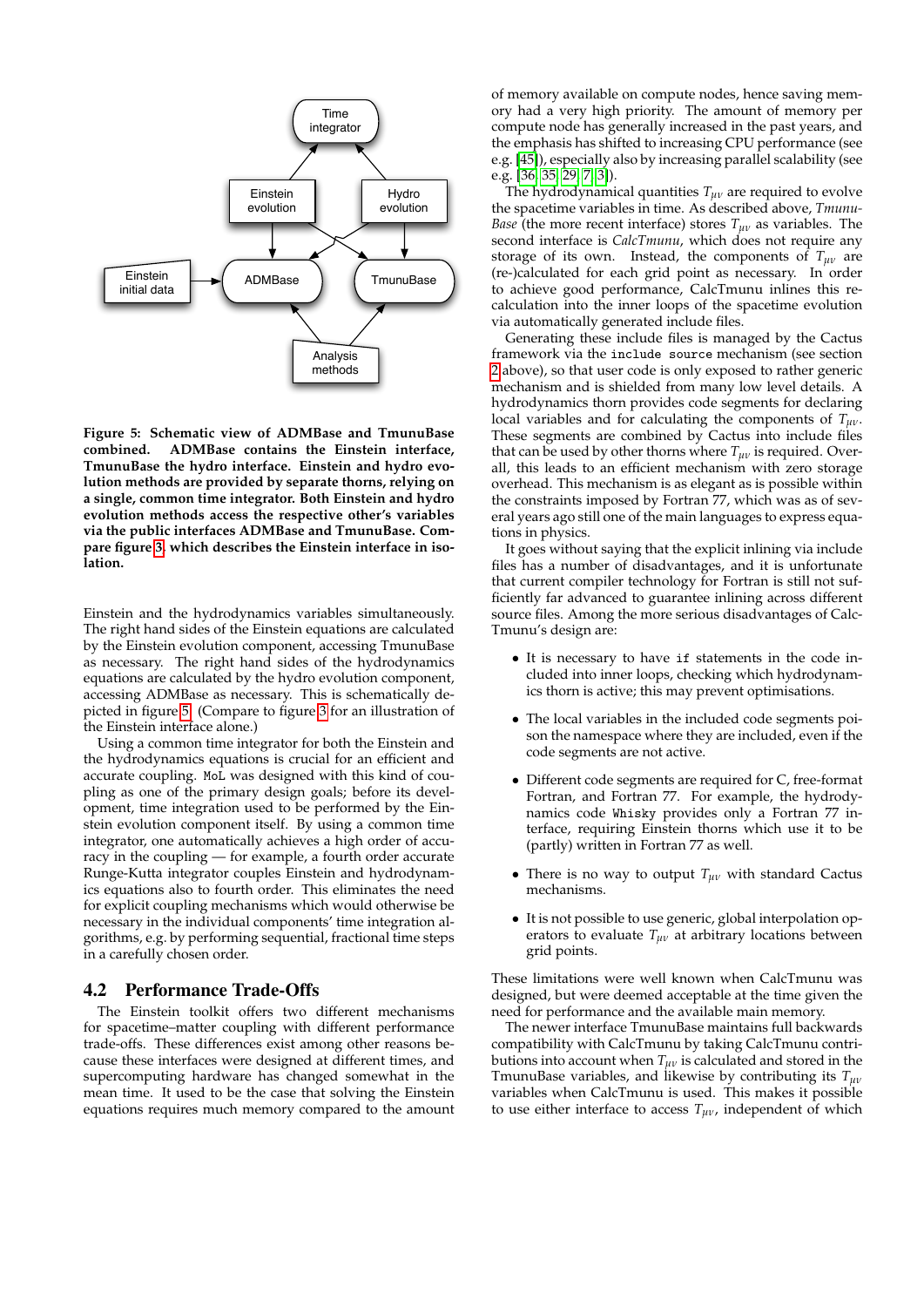<span id="page-6-1"></span>

**Figure 6: Example use of ADMBase with CalcTmunu and TmunuBase combined. There are two different hydrodynamics codes** Whisky **and** DiFranco**, using the matter interfaces CalcTmunu and TmunuBase, respectively. The analysis thorn** IsolatedHorizon **accesses both the ADMBase and TmunuBase variables. Note that it thus implicitly has also access to the** *Tµν* **of** Whisky **via the compatibility interface between CalcTmunu and TmunuBase. Compare figure [4](#page-4-1) which describes a vacuum Einstein code.**

<span id="page-6-2"></span>**Table 5: Several Cactus-based hydrodynamics evolution components and their origin.**

| Name      | Group            | Location             |
|-----------|------------------|----------------------|
| DiFranco  | <b>CCT</b> [46]  | Baton Rouge, LA, USA |
| Pizza     | <b>TAT</b> [22]  | Tübingen, Germany    |
| Whisky    | AEI [16]         | Potsdam, Germany     |
| WhiskyMHD | AEI [19]         | Potsdam, Germany     |
|           | <b>UIUC</b> [18] | Illinois, IL, USA    |

interface is provided by a particular hydrodynamics component.

Languages like C++ could offer interfaces which are both efficient and maintain encapsulation. However, it is not possible to rely on C++ interfaces in a real-world toolkit which has to support multiple languages, large bodies of existing code, and code developers which are not proficient in C++.

## 4.3 Examples

Figure [6](#page-6-1) shows a realistic interaction diagram between various components used in a typical coupled Einstein– hydrodynamics application. Compared to figure [5](#page-5-0) there are both matter coupling mechanisms CalcTmunu and Tmunu-Base present, each used by a different hydrodynamics component. At most one of these hydrodynamics components would be activated at run time.

Table [5](#page-6-2) lists several hydrodynamics evolution components and their origin. In particular, Whisky [\[17,](#page-7-18) [9\]](#page-7-19) solves the compressible (relativistic) Euler equations using high-resolution shock-capturing (HRSC) methods.

Implementing a framework-based application solving the time-dependent Maxwell equations could be designed analogously to ADMBase (see table [2\)](#page-2-2). The discretisation scheme (staggering of grid points, choice of derivative operators) is not prescribed by Cactus, but is under control of the component implementing the equations. Similarly, designing a coupled (non-relativistic) Maxwell–hydrodynamics evolution code could be based on the design of TmunuBase. If HRSC methods are to be used in the hydrodynamics component, then it may be necessary to calculate explicitly the characteristic speeds of the coupled system, which would partly break the encapsulation of the respective sub-systems. Whether this is necessary depends on the choice of HRSC method.

## <span id="page-6-0"></span>5. CONCLUSION

The Einstein Toolkit contains an efficient interface ADM-Base for coupling components providing Einstein solvers, initial data generators, and analysis methods. This interface is based upon a community-agreed standard set of variables, and also orchestrates when these variables can be accessed or need to be re-calculated. ADMBase is used by more than ten large production codes in several independent research groups, which have resulted in more than 100 science publications and more than 25 student theses over the past ten years [\[1\]](#page-7-2) in numerical relativity.

The Einstein Toolkit contains also two efficient interfaces CalcTmunu and TmunuBase for coupled Einstein– hydrodynamics simulations, based upon different performance/storage trade-offs. Several relativistic hydrodynamics codes use these interfaces to couple to existing Einstein solvers. This coupling is in the volume, so that both Einstein and hydrodynamics equations are solved at every grid point, relying on a common time integrator.

All three interfaces ADMBase, CalcTmunu, and Tmunu-Base are independent of the particular driver which is used to provide memory management, parallelism, mesh refinement, or a multi-block infrastructure, and work seamlessly in all these cases. They are also independent of the boundary or symmetry conditions imposed during time evolution. In particular, these interfaces do not allocate memory or handle parallelism on their own, but instead rely on Cactus flesh APIs to delegate these tasks to the driver component.

The include source mechanism was designed specifically for the purpose of the CalcTmunu Einstein–hydrodynamics coupling in order to overcome memory limitations of machines that were current at that time. It has since then not been used for any other major interface in Cactus-based applications. This may be due to several reasons:

- Other developers may have emphasised code clarity over performance, e.g. in educational environments such as for the Cactus CFD Toolkit [\[8\]](#page-7-20).
- Newer HPC systems provide more main memory per node (. . . sometimes because they were designed with Cactus applications in mind; see e.g. [http://](http://supercomputers.aei.mpg.de/) [supercomputers.aei.mpg.de/\)](http://supercomputers.aei.mpg.de/).
- More sophisticated numerical methods such as higher order finite differencing or adaptive mesh refinement require fewer grid points for the same accuracy, reducing memory requirements.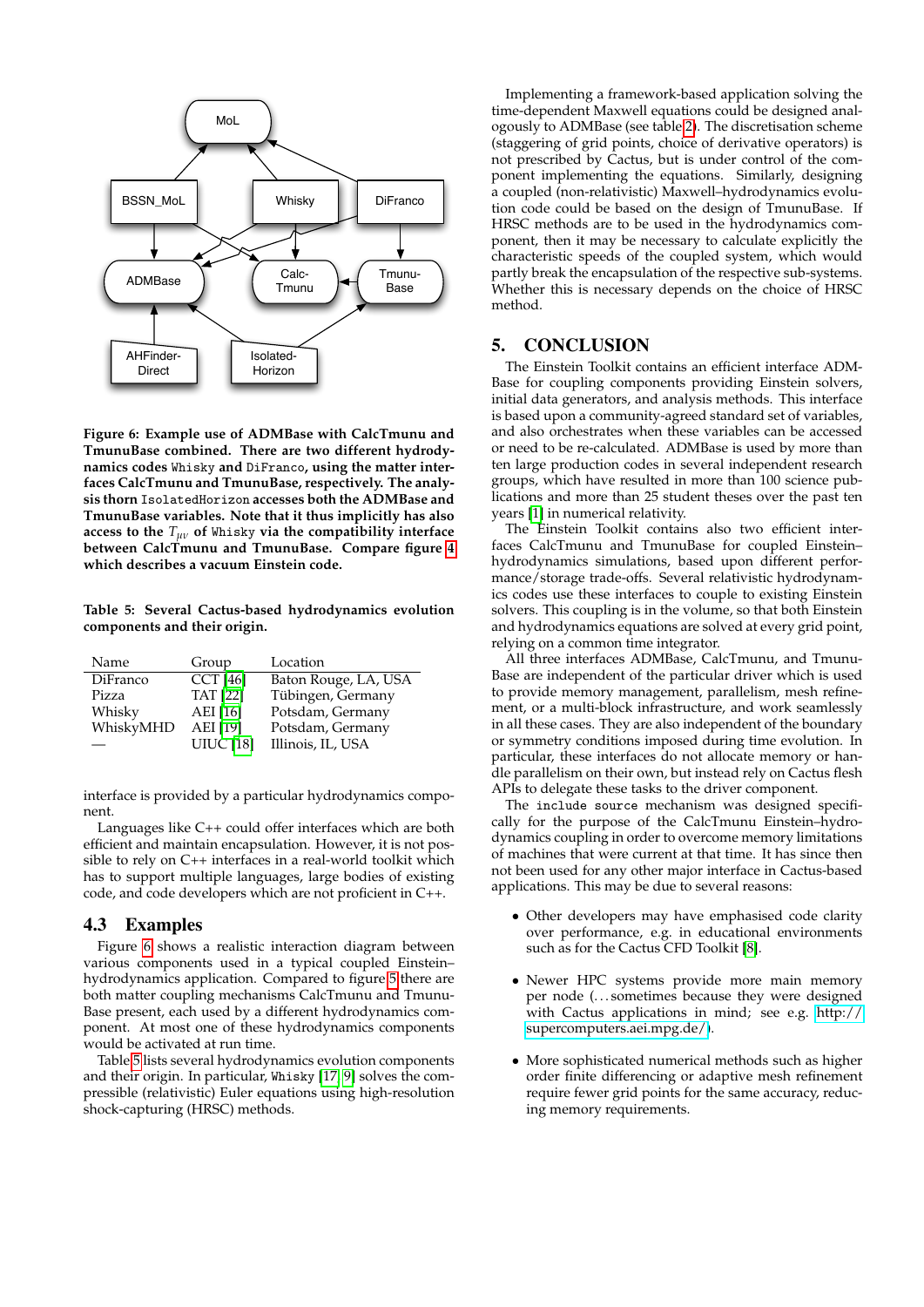These points emphasise that software interfaces depend on performance which in turn depends on contemporary hardware properties. Interfaces and software engineering methods that are suitable today may not be so any more ten years from now.

In the future, automatic code generation using e.g. Kranc [\[24,](#page-7-21) [21,](#page-7-22) [10\]](#page-7-23) will make it possible to couple different physics systems even more tightly. Kranc generates complete Cactus components from Mathematica equations, potentially applying optimisations or other transformations on the fly. This enables compile-time optimisations reducing the overhead of coupling while retaining a flexible and structured source code, in this case written in Mathematica. Stencil-based optimisations could automatically adapt e.g. to the total number of variables in the simulation [\[26,](#page-7-24) [43\]](#page-8-20).

Several Einstein and hydrodynamics components have been extensively benchmarked on many HPC platforms [\[7\]](#page-7-14), and in no case have these interfaces been found to be a performance bottleneck. ADMBase and TmunuBase continue to provide a highly efficient community standard for relativistic multi-physics simulations.

## 6. ACKNOWLEDGMENTS

The Einstein Toolkit and its interfaces which are described in this paper were developed and made public by many people in the numerical relativity community over a time span of more than a decade. We thank Christian D. Ott for helpful suggestions after reading an early version of the manuscript. This research employed the resources of the Center for Computation & Technology at Louisiana State University, which is supported by funding from the Louisiana legislature's Information Technology Initiative. We acknowledge support for the XiRel project [\[5\]](#page-7-12) via the NSF PIF award 0701566, for the Alpaca project [\[11\]](#page-7-25) via the NSF SDCI award 0721915, and for the ParCa project via a phase II NASA STTR award.

## 7. REFERENCES

- <span id="page-7-2"></span>[1] Cactus Computational Toolkit home page, [http://www.cactuscode.org/.](http://www.cactuscode.org/)
- <span id="page-7-3"></span>[2] GR3D: A multi-purpose 3D code for compuational general relativistic astrophysics,
- <span id="page-7-5"></span>[http://wugrav.wustl.edu/research/codes/GR3D.](http://wugrav.wustl.edu/research/codes/GR3D) [3] Mesh refinement with Carpet,
- [http://www.carpetcode.org/.](http://www.carpetcode.org/) [4] CactusEinstein Toolkit home page, [http://www.](http://www.cactuscode.org/Community/NumericalRelativity/)
- <span id="page-7-6"></span>[cactuscode.org/Community/NumericalRelativity/.](http://www.cactuscode.org/Community/NumericalRelativity/) [5] XiRel: Next Generation Infrastructure for Numerical
- <span id="page-7-12"></span>Relativity, [http://www.cct.lsu.edu/xirel/.](http://www.cct.lsu.edu/xirel/)
- <span id="page-7-13"></span>[6] Stress-Energy Tensor, [http://en.wikipedia.org/wiki/Stress-energy\\_tensor.](http://en.wikipedia.org/wiki/Stress-energy_tensor) [7] Cactus benchmarking results,
- <span id="page-7-14"></span>[http://www.cactuscode.org/Benchmarks/.](http://www.cactuscode.org/Benchmarks/) [8] CFD Toolkit for Cactus, [http:](http://www.cactuscode.org/Community/CFDToolkit/)
- <span id="page-7-20"></span>[//www.cactuscode.org/Community/CFDToolkit/.](http://www.cactuscode.org/Community/CFDToolkit/)
- <span id="page-7-19"></span>[9] Whisky, EU Network GR Hydrodynamics Code, [http://www.whiskycode.org/.](http://www.whiskycode.org/)
- <span id="page-7-23"></span>[10] Kranc: Automated Code Generation, [http://numrel.aei.mpg.de/Research/Kranc/.](http://numrel.aei.mpg.de/Research/Kranc/)
- <span id="page-7-25"></span>[11] Alpaca: Tools for Application-Level Profiling and Correctness Analysis, [http://www.cactuscode.org/Development/alpaca/.](http://www.cactuscode.org/Development/alpaca/)
- <span id="page-7-4"></span>[12] Cactus users' guide. [http://www.cactuscode.org/.](http://www.cactuscode.org/)
- <span id="page-7-9"></span>[13] M. Alcubierre, B. Brügmann, P. Diener, M. Koppitz, D. Pollney, E. Seidel, and R. Takahashi. Gauge conditions for long-term numerical black hole evolutions without excision. *Phys. Rev. D*, 67:084023, 2003.
- <span id="page-7-8"></span>[14] M. Alcubierre, B. Brügmann, T. Dramlitsch, J. A. Font, P. Papadopoulos, E. Seidel, N. Stergioulas, and R. Takahashi. Towards a stable numerical evolution of strongly gravitating systems in general relativity: The conformal treatments. *Phys. Rev. D*, 62:044034, 2000.
- <span id="page-7-7"></span>[15] R. Arnowitt, S. Deser, and C. W. Misner. The dynamics of general relativity. In L. Witten, editor, *Gravitation: An introduction to current research*, pages 227–265. John Wiley, New York, 1962.
- <span id="page-7-16"></span>[16] L. Baiotti, I. Hawke, P. Montero, and L. Rezzolla. A new three-dimensional general-relativistic hydrodynamics code. In R. Capuzzo-Dolcetta, editor, *Computational Astrophysics in Italy: Methods and Tools*, volume 1, page 210, Trieste, 2003. Mem. Soc. Astron. It. Suppl.
- <span id="page-7-18"></span>[17] L. Baiotti, I. Hawke, P. J. Montero, F. Löffler, L. Rezzolla, N. Stergioulas, J. A. Font, and E. Seidel. Three-dimensional relativistic simulations of rotating neutron star collapse to a Kerr black hole. *Phys. Rev. D*, 71:024035, 2005.
- <span id="page-7-11"></span>[18] J. A. Faber, T. W. Baumgarte, Z. B. Etienne, S. L. Shapiro, and K. Taniguchi. Relativistic hydrodynamics in the presence of puncture black holes. *Phys. Rev. D*, 76(10):104021–+, Nov. 2007.
- <span id="page-7-17"></span>[19] B. Giacomazzo and L. Rezzolla. WhiskyMHD: a new numerical code for general relativistic magnetohydrodynamics. *Class. Quantum Grav.*, 24:S235–S258, 2007.
- <span id="page-7-1"></span>[20] T. Goodale, G. Allen, G. Lanfermann, J. Massó, T. Radke, E. Seidel, and J. Shalf. The Cactus framework and toolkit: Design and applications. In *Vector and Parallel Processing – VECPAR'2002, 5th International Conference, Lecture Notes in Computer Science*, Berlin, 2003. Springer.
- <span id="page-7-22"></span>[21] S. Husa, I. Hinder, and C. Lechner. Kranc: a Mathematica application to generate numerical codes for tensorial evolution equations. *Comput. Phys. Comm.*, 174:983–1004, 2006.
- <span id="page-7-15"></span>[22] W. Kastaun. *Developing a code for general relativistic hydrodynamics with application to neutron star oscillations*. PhD thesis, Universität Tübingen, Tübingen, Germany, 2007. URN: urn:nbn:de:bsz:21-opus-28031.
- <span id="page-7-10"></span>[23] L. E. Kidder, M. A. Scheel, and S. A. Teukolsky. Extending the lifetime of 3D black hole computations with a new hyperbolic system of evolution equations. *Phys. Rev. D*, 64:064017, 2001.
- <span id="page-7-21"></span>[24] C. Lechner, D. Alic, and S. Husa. From tensor equations to numerical code — computer algebra tools for numerical relativity. In *SYNASC 2004 — 6th International Symposium on Symbolic and Numeric Algorithms for Scientific Computing, Timisoara, Romania*, 2004. , [http://arxiv.org/abs/cs.SC/0411063.](http://arxiv.org/abs/cs.SC/0411063)
- <span id="page-7-0"></span>[25] P. Mészáros. Gamma-ray bursts. *Rep. Prog. Phys.*, 69:2259–2321, 2006.
- <span id="page-7-24"></span>[26] L. Oliker, A. Canning, J. Carter, C. Iancu, M. Lijewski, S. Kamil, J. Shalf, H. Shan, E. Strohmaier, S. Ethier, and T. Goodale. Scientific application performance on